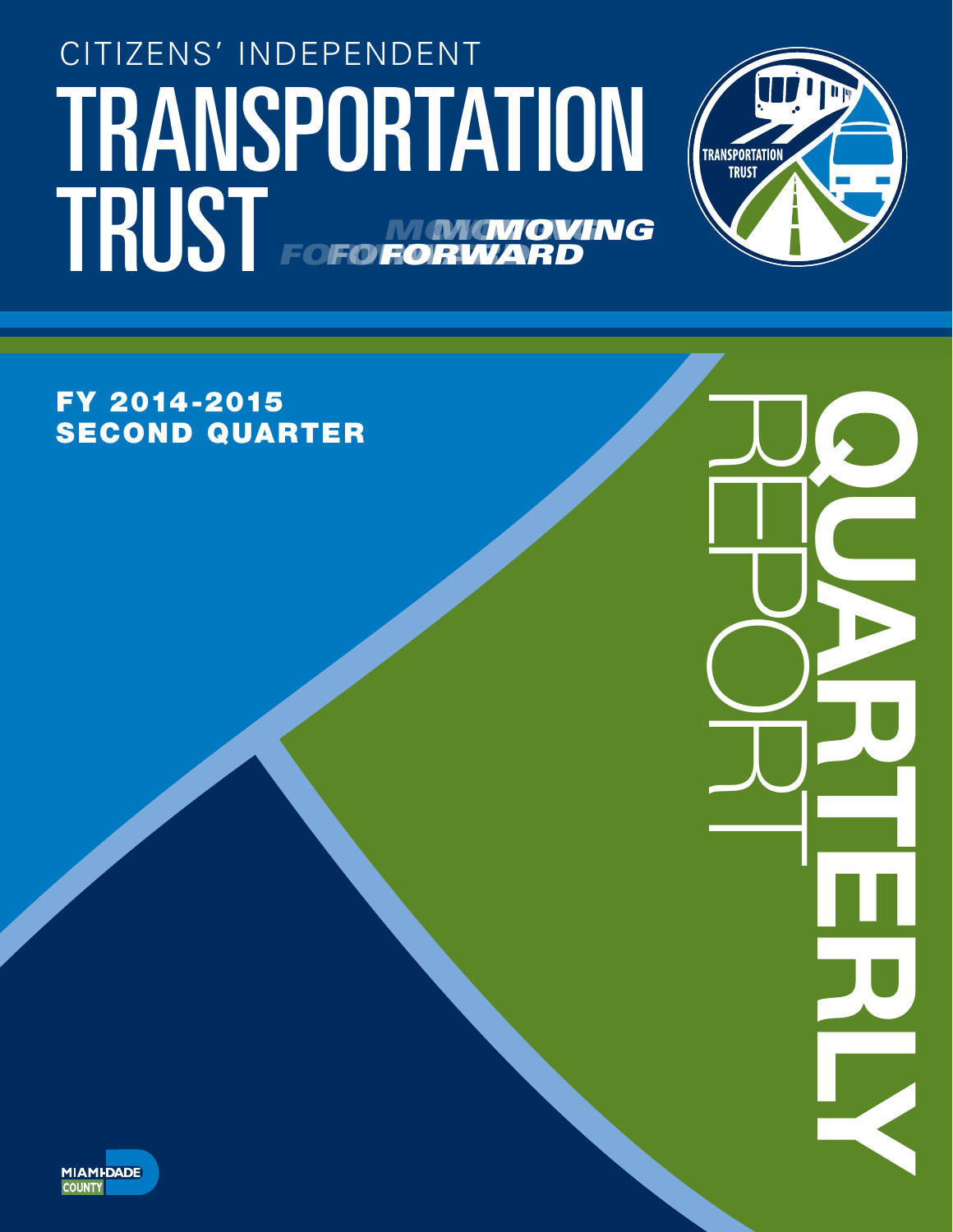

# **External Overview**

This report is presented by the Citizens' Independent Transportation Trust (Transportation Trust) with information pertaining to oversight of the Charter County Transportation Surtax and implementation of the People's Transportation Plan (PTP) for the period through January 1, 2015 – March 31, 2015.

The Transportation Trust works closely with members of the Board of County Commissioners (BCC), the County administration, staff at Miami-Dade Transit (MDT), the Public Works and Waste Management Department (PWWM) and municipal officials to insure that PTP funds are used appropriately.

During the quarter the Transportation Trust, in partnership with Mayor Carlos A. Gimenez, the Board of County Commissioners, the Greater Miami Chamber of Commerce and the Miami Dade County League of Cities presented 2015 Transportation Summit: Advancing the Community's Vision for Public Transportations. The purpose of the summit is to build on the success of the 2013 Transportation Summit and continue to encourage support for additional major transportation investments including the Miami Beach Light Rail project, the Tri-Rail Coastal Link and full Bus Rapid Transit (BRT) projects on major corridors.

The summit featured presentations by national and local leaders and transportation professionals who shared their knowledge and experience with implementing major public transportation projects. Among the presenters were Keynote Speakers Miami-Dade Mayor Carlos A. Gimenez and Phillip Washington, CEO & General Manager of the Denver RTD, Deborah Lipman of the Washington Airport Authority and Benjamin de la Pena of the Knight Foundation. In addition there were breakout sessions on Livable Communities, Transit Oriented Development and Community Update on Major Transportation Projects.

Four major themes emerged during discussions at the summit: 1. Advancing Major Transportation Investments 2. Transportation Financing 3. Livable Communities and 4. Transportation Modes and Technology. The "Report of Proceedings" is currently in production and will be distributed in the subsequent quarter.

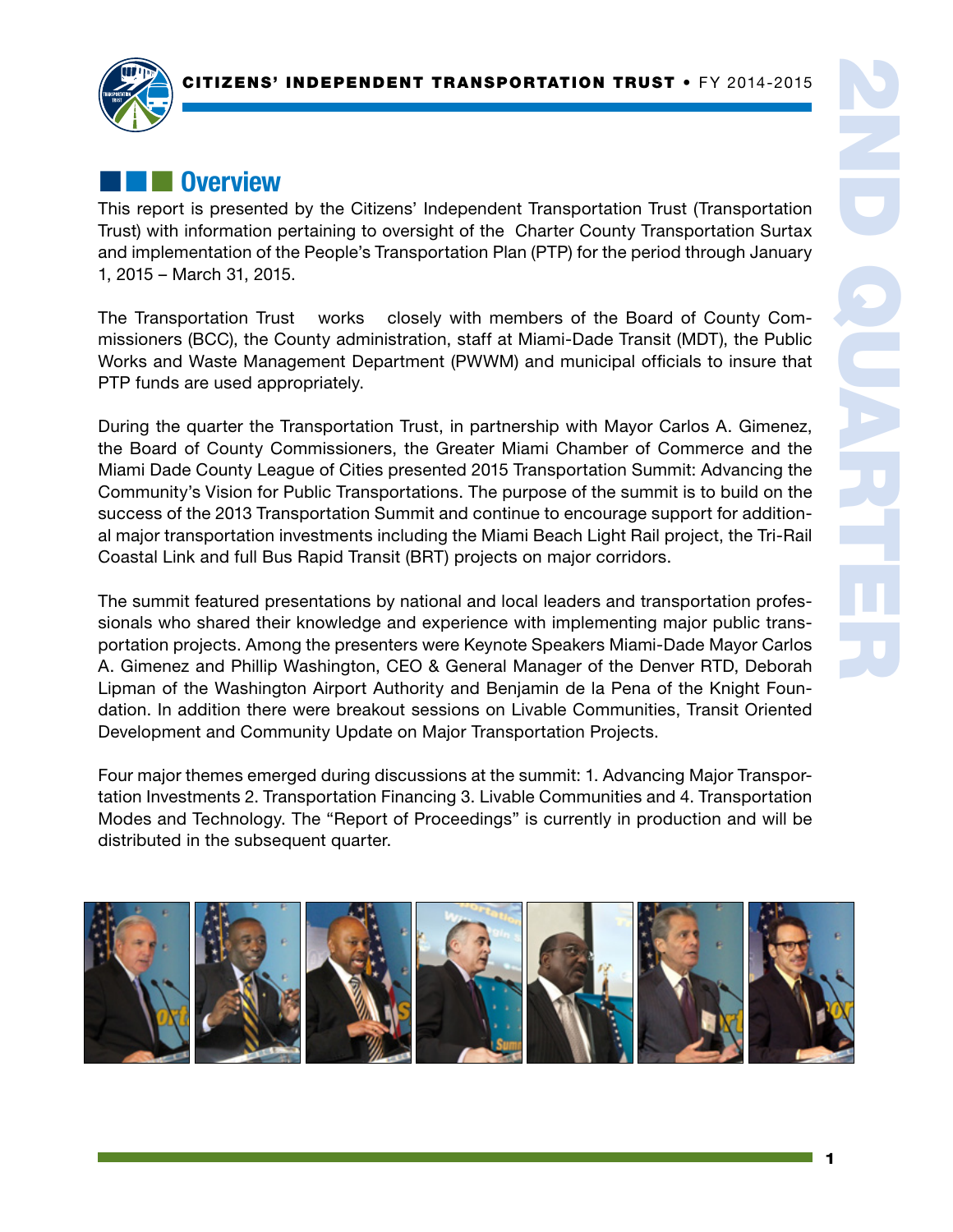

Miami-Dade County's public transit system has been enhanced by significant improvements in many areas since the PTP was enacted in 2002. Senior citizens now receive free rides on transit through the Golden Passport program which was expanded following passage of the PTP to incorporate Social Security recipients and honorably discharged veterans. The PTP also discontinued fares for Metromover users, enhancing patron convenience while reducing system maintenance and operating costs.

Surtax dollars have added new buses, many of which are eco-friendly hybrid vehicles, to the County's Metrobus fleet and new Metromover cars have been purchased and are in operation. The procurement of the new Metrorail fleet of vehicles is proceeding with delivery targeted for completion in 2019.

Also counted among the projects funded by the PTP is construction of the Orange Line, the 2.4 mile Metrorail extension to Miami International Airport. The Easy Card Automated Fare Collection System has been fully implemented and is in operation on the Metrobus and Metrorail fleets featuring user-friendly customer convenience and enhanced ridership data collection for improved service planning. The PTP has also funded more than 1,000 modern revenue-generating bus shelters that are now installed in unincorporated Miami-Dade County.

The cities participating in the PTP Municipal Transportation Program have implemented a number of road improvement and transit projects including successful bus circulator systems operating in twenty-seven (27) municipalites where annual ridership exceeds 8.2 million boardings. This included over 3.6 million boardings for the City of Miami, over 1.2 million for the City of Miami Beach, over 1.1 million for the City of Coral Gables, over 480,000 for the City of Hialeah and 460,000 for the City of North Miami.

Investment of Surtax funds in Miami-Dade County's public roadway system has resulted in marked improvement to commute time, driver convenience and safety. More than 300 miles of roads have been improved, flashing and dynamic feedback signals installed in school zones countywide, mobility accommodations for the disabled, Internally Illuminated Street Name Signs (IISNS) have been installed at all eligible signalized intersections and the countywide traffic signalization system has been upgraded with the Advanced Traffic Management System (ATMS), the state of the art system that synchronizes the County's 2,727 signals resulting in improved traffic flow and a smoother commute.

Listings of previous and life-to-date accomplishments and other information on the Transportation Trust and the PTP are available at www.miamidade.gov/citt .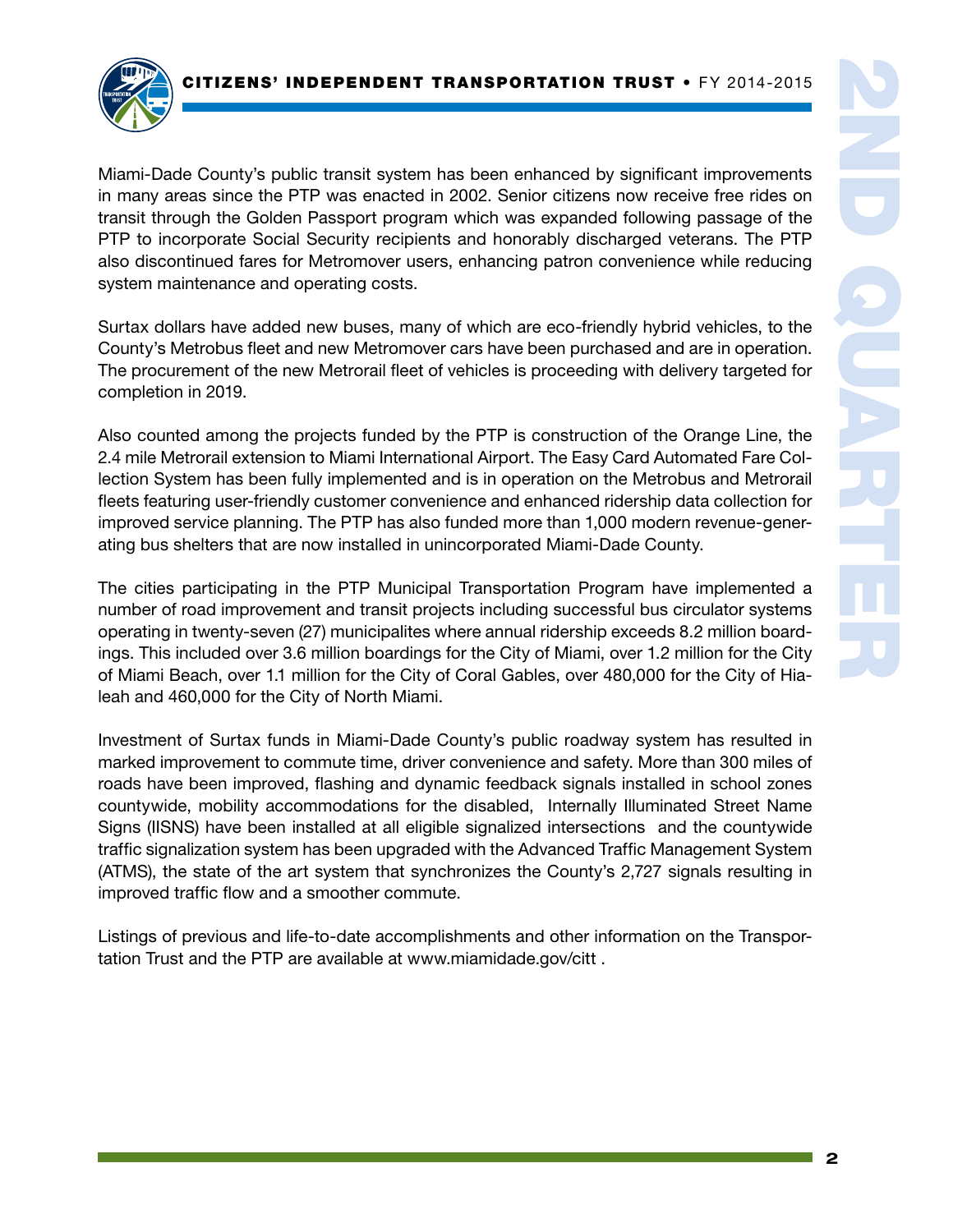

# ¢¢¢ Transportation Trust Board Resolutions



The Transportation Trust originates resolutions to express its position on important issues and to provide guidance, insight and opinions to the Board of County Commissioners (BCC). Resolutions approved during the quarter include:

Resolution by the Citizens' Independent Transportation Trust (CITT) recommending to the Board of County Commissioners, the approval of the 2014 Update of the Five-Year PTP Implementation Plan (OCITT)

Resolution by the Citizens' Independent Transportation Trust (CITT) authorizing the OCITT Executive Director to execute Memorandums of Understanding with the Greater Miami Chamber of Commerce and the Miami-Dade League of Cities for supporting sponsorship roles in the 2015 Transportation Summit

Resolution by the Citizens' Independent Transportation Trust (CITT) opposing the proposed ordinance change which would remove fare free Metromover service from the Peoples Transportation Plan (PTP) (CITT)

Resolution by the Citizens' Independent Transportation Trust (CITT) approving a special exception to allow the use Charter County Transportation Surtax Rollover Funds by the City of South Miami to finance the operation of a new citywide circulator service and for various roadway infrastructure improvement projects

Resolution by the Citizens' Independent Transportation Trust (CITT) approving a special exception to allow the use of Charter County Transportation Surtax Rollover Funds by the Village of Pinecrest for a village wide re-paving project

# ¢¢¢ Contracts Approved by the Transportation Trust During the 2nd Quarter

A major responsibility of the Transportation Trust is to review contracts requesting Transportation Surtax funding for projects listed in the People's Transportation Plan (PTP). These contracts are initiated by Miami-Dade Transit and Miami-Dade Public Works and Waste Management Department and are reviewed by staff at the Office of the Citizens' Independent Transportation Trust (OCITT) before they are voted on by the Transportation Trust. The following contracts were approved this quarter:

Resolution by the Citizens' Independent Transportation Trust (CITT) recommending the Board of County Commissioners (BCC) approve a contract award recommendation a contract award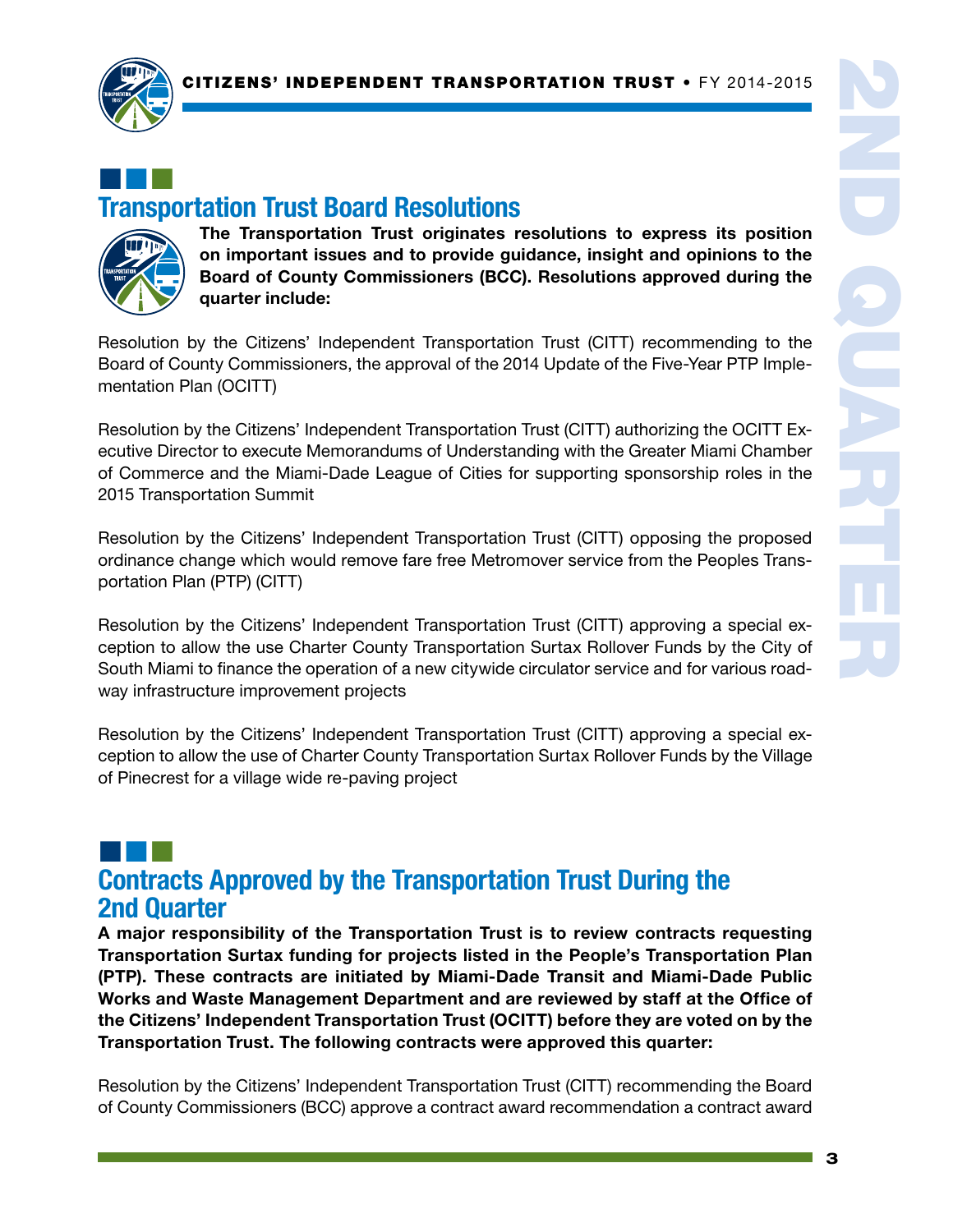

in the amount of \$7,190,569.64 to JVA Engineering Contractors, Inc. for the People's Transportation Plan project entitled Roadway Improvements along NW 74 Street, from NW 87 Avenue to State Road 826/Palmetto Expressway; and authorizing the use of Charter County Transportation Surtax System Funds for such purposes (PWWM BCC Legislative File No. 142769)

Resolution by the Citizens' Independent Transportation Trust (CITT) recommending the Board of



County Commissioners (BCC) approve a contract award in the amount of \$1,475,725.10 to Acre Engineering and Construction, Inc. for the People's Transportation Plan project entitled Improvements to Old Cutler Trail Bicycle Route – Phase II; and authorizing the use of Charter County Transportation System Surtax Funds for such purposes. PWWM-BCC Legislative File No. 142770)

Resolution by the Citizens' Independent Transportation Trust (CITT) recommending the Board of County Commissioners (BCC) approve a contract award in the amount of \$690,514.11 to RG Underground Engineering, Inc. for the People's Transportation Plan project entitled Drainage Improvement Project, located within Commission District 8; and authorizing

the use of Charter County Transportation System Surtax Funds in the amount of \$258,271.00 (PWWM- BCC Legislative File No. 150005)

Resolution by the Citizens' Independent Transportation Trust (CITT) recommending the Board of County Commissioners (BCC) approve a contract award in the amount \$422,009.49 to Highway Striping, Inc. for the People's Transportation Plan project entitled "Pavement Markings Installation"; and authorizing the use of Charter County Transportation System Surtax Funds for such purposes (PWWM- BCC Legislative File No. 150003)

Resolution by the Citizens' Independent Transportation Trust (CITT) recommending the Board of County Commissioners (BCC) approve award of Contract No. FB-00002 for purchase of 60-foot Articulated Hybrid Buses in the total amount not to exceed \$71,387,000.00 for the Mi-



ami-Dade Transit department; authorizing County Mayor or County Mayor's designee to execute same and exercise any cancellation, renewal and other provisions contained therein, and authorizing the use of Charter County Transportation Surtax Funds in an amount up to \$49,430,020 for such purposes (MDT/ISD – BCC Legislative File No. 150010)

Resolution declaring the acquisition of the designated property known as Parcel 14 for the People's Transportation Plan project Number 20040344 entitled Improvements to SW 137 Avenue from the Homestead Extension of the Florida Turnpike to US-1, to be a public necessity; authorizing the County Mayor or the County Mayor's designee and the County Attorney to take any and all appropriate actions to accomplish acquisition of the subject property in fee simple, by purchase at appraised value or tax assessed values, whichever is the higher of the two together with reasonable attorneys' fees and costs pursuant to Sections 73.091 and 73.092, Florida Statutes, or by eminent domain court proceedings as necessary; rescinding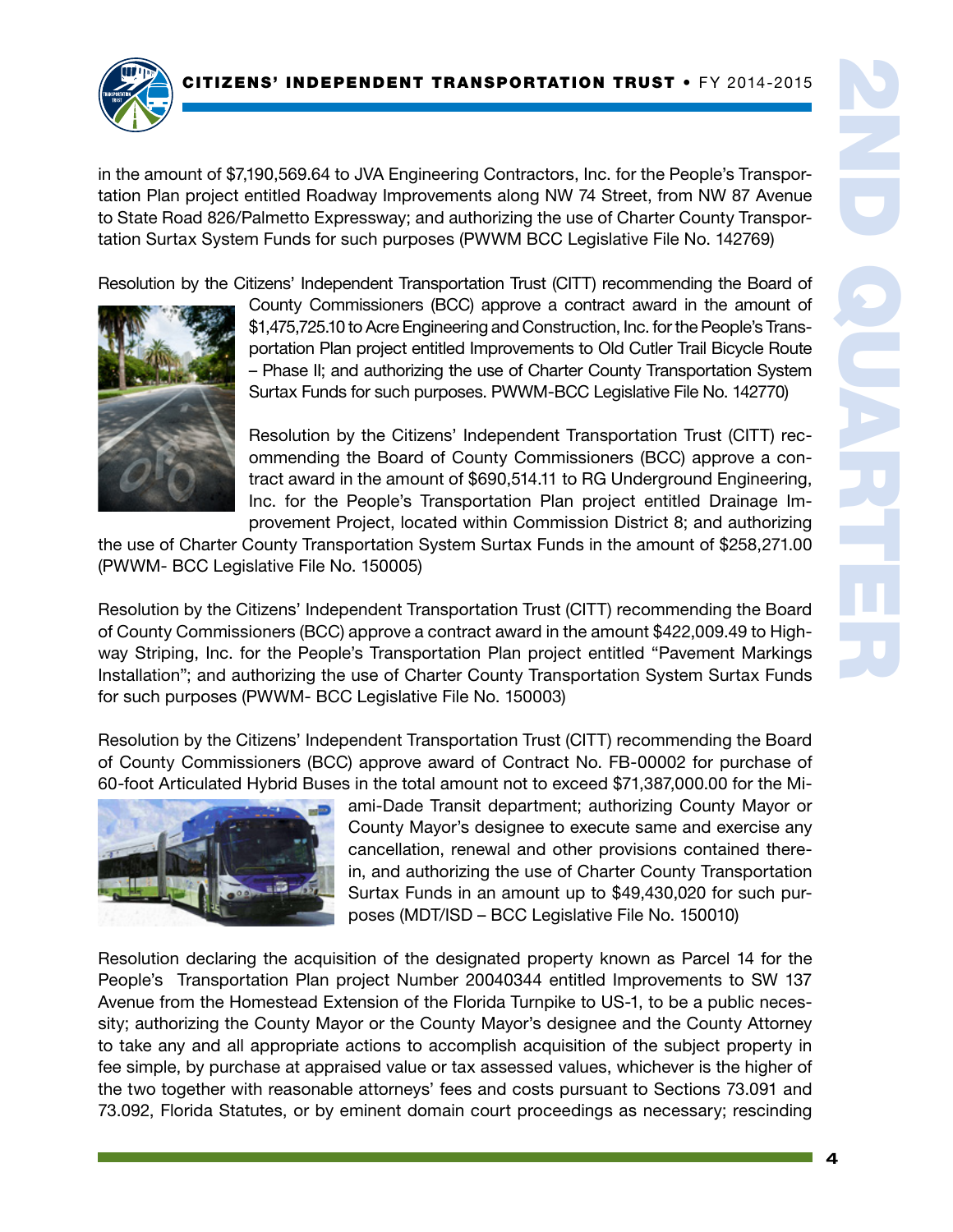

resolution No. R-605-14; and authorizing the use of Charter County Transportation Surtax Funds (PWWM)

Resolution declaring the acquisition of the designated property known as Parcel 15 for the People's Transportation Plan Project Number 20040344 entitled Improvements to SW 137 Avenue from the Homestead Extension of the Florida Turnpike to US-1, to be a public necessity; authorizing the County Mayor or the County Mayor's designee and the County Attorney to take any and all appropriate actions to accomplish acquisition of the subject property in fee simple, by purchase at appraised value or tax assessed values, whichever is the higher of the two together with reasonable attorneys' fees and costs pursuant to Sections 73.091 and 73.092, Florida Statutes, or by eminent domain court proceedings as necessary; rescinding resolution no. R-606-14; and authorizing the use of Charter County Transportation Surtax Funds (PWWM)

Resolution by the Citizens' Independent Transportation Trust (CITT) recommending the Board of County Commissioners (BCC) authorize certain settlement in the amount of \$42,100.00 in county eminent domain proceedings by County Attorney in connection with acquisition of land referred to as Parcel 5 for the right-of-way needed for improvements to SW 216th Street from the Florida Turnpike to SW 127th Avenue; and authorizing the use of Charter County Transportation Surtax Funds (CAO/PWWM)

Resolution by the Citizens' Independent Transportation Trust (CITT) recommending the Board of County Commissioners (BCC) approve terms of and authorizing Mayor, Mayor's designee or Mi-



ami-Dade Transit director to execute a Joint Participation Agreement with the State of Florida Department of Transportation to provide County Incentive Grant Program funding in the amount of \$5,373,000.00 for the purchase of new buses for the State Road 836 Express Enhanced Bus Service; authorizing the receipt and expenditure of funds as specified in the agreement; authorizing receipt and expenditure of any

additional funds for such purchase as specified in the agreement should they become available; approving the purchase of 60-foot buses pursuant to Resolution R-178-02; and authorizing use of Charter County Transportation Surtax Funds (MDT- BCC Legislative File No. 150325)

Resolution by the Citizens' Independent Transportation Trust (CITT) recommending the Board of County Commissioners' (BCC) authorize modification of competitive contract for additional expenditure authority, in the amount of \$70,000.00, for purchase of goods and services (Multifunctional Devices), for the Office of the Citizens' Independent Transportation Trust (OCITT); authorizing the County Mayor or County Mayor's designee to exercise contract modifications, options-to-renew, and cancellation provisions; and authorizing the use of Charter County Transportation Surtax Funds for such purposes (OCITT/ISD BCC Legislative File No. 150538)

Resolution by the Citizens' Independent Transportation Trust supporting the Tri-Rail Down-



town Miami Link and the Tri-Rail Station Improvements to the Miami Central Station and approving an amendment to the Five Year Implementation Plan of the People's Transportation Plan (PTP) to include Charter County Transportation Surtax funding in the amount of \$8,357,349.00 million for the project (CITT)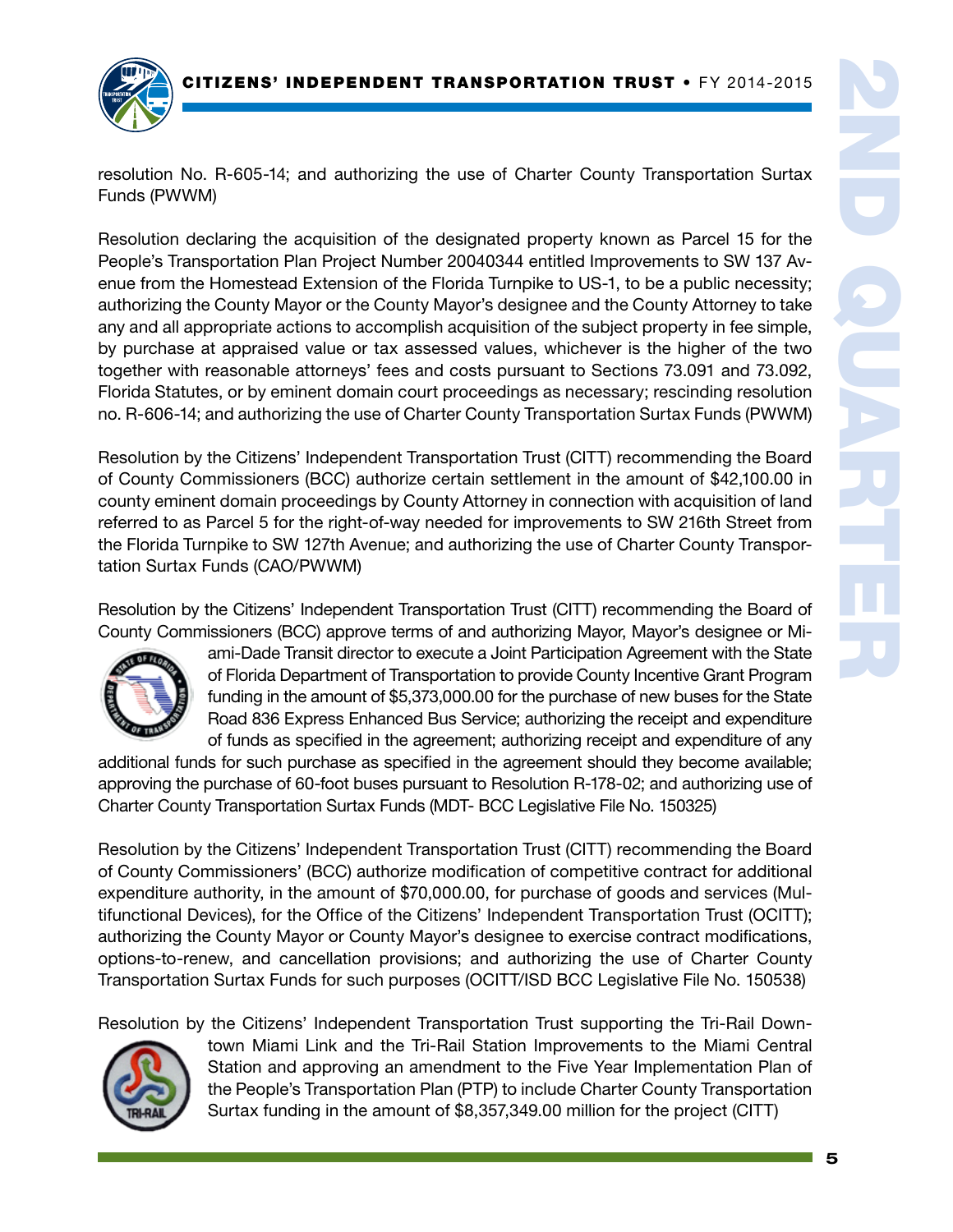

# ¢¢¢ Miami-Dade Transit Update

Miami-Dade Transit (MDT) is responsible for implementing the transit improvements listed in the People's Transportation Plan (PTP) including Metrobus, Metrorail and Metromover projects as well as Special Transportation Service (STS) and the Golden Passport Program. MDT reports the following activities related to PTP projects during this quarter:

### Metrobus Fleet Inventory Second Quarter 2014-2015

| <b>Metrobus Vehicles</b>                             | <b>First Quarter Inventory</b> |
|------------------------------------------------------|--------------------------------|
| 30-foot Minibuses                                    | 77                             |
| 40-foot Buses                                        | 713                            |
| 45-foot Over-the-Road Coaches                        | 12                             |
| 62-foot Articulated Buses                            | 25                             |
| Contingency Fleet (not included in the Active Fleet) | 4                              |
| <b>Total Active Metrobus Fleet</b>                   | 827                            |

### Golden Passport Program Issuances Second Quarter 2014-2015

| <b>Golden Passport Program Component</b>                                  | <b>Issued in</b><br><b>First Quarter</b> | <b>Total Certified Golden/Patriot</b><br><b>Passport Users To Date</b> |
|---------------------------------------------------------------------------|------------------------------------------|------------------------------------------------------------------------|
| Golden Passport: Over 65 Years of Age Issued<br><b>During the Quarter</b> | 2,681                                    | 167,068                                                                |
| Golden Passport: Under 65 Years of Age Issued                             | 1,325                                    | 63,698                                                                 |
| <b>Patriot Passports Issued</b>                                           | 114                                      | 8,855                                                                  |
| <b>Total Golden Passport/Patriot Passport</b>                             | 4,120                                    | 239,621                                                                |

| <b>Surtax Funded Staff Hired During the 2nd Quarter</b><br>Second Quarter 2014-2015 |                                                 |  |
|-------------------------------------------------------------------------------------|-------------------------------------------------|--|
| <b>Surtax Funded Staff Hired During 2nd Quarter</b>                                 | <b>Total Surtax Funded New Hired Since 2002</b> |  |
| 1 Full-time                                                                         | 2006                                            |  |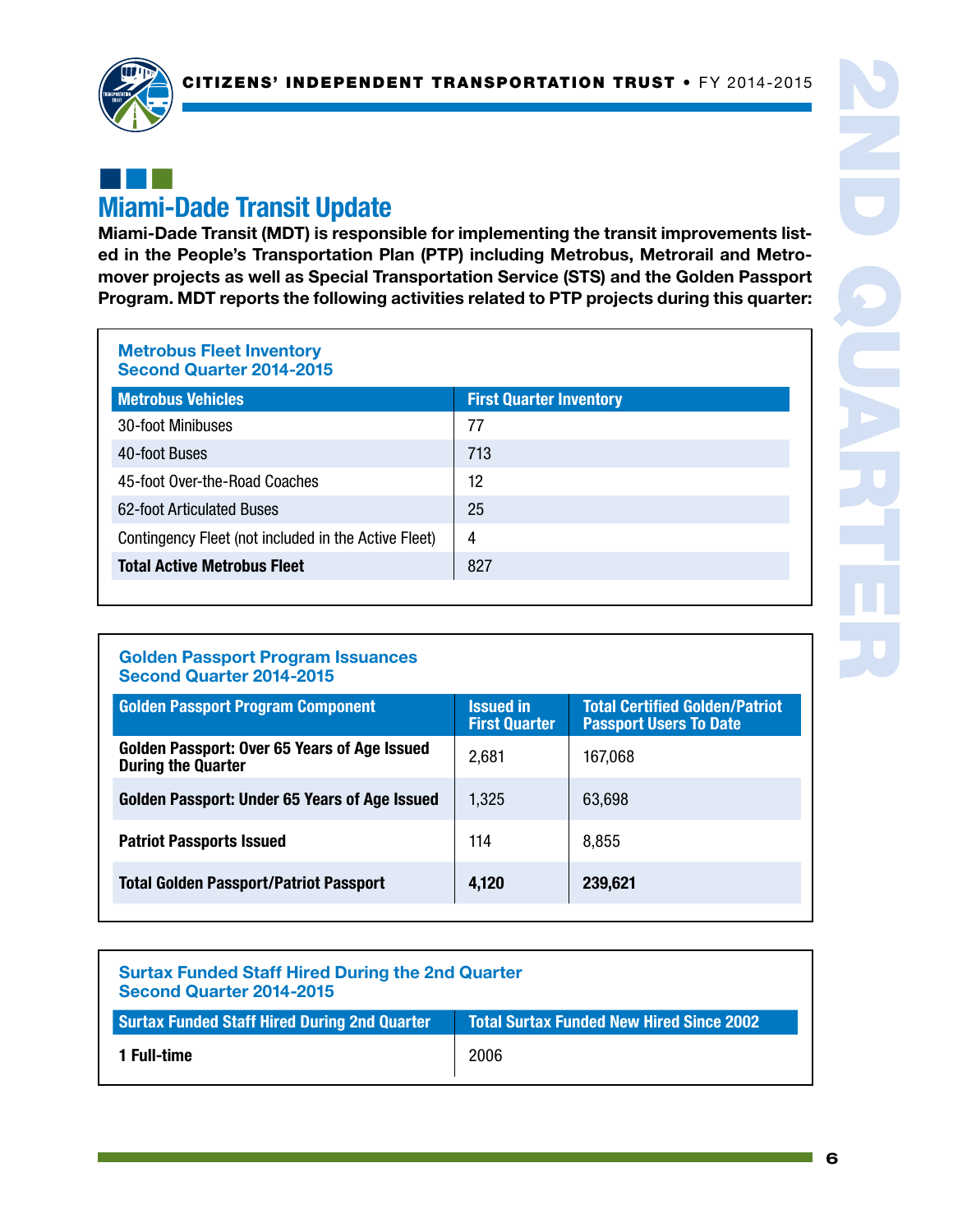

# ¢¢¢ Miami-Dade Public Works and Waste Management Department Update

The Miami-Dade Public Works and Waste Management Department (PWWM) is responsible for developing and implementing PTP funded roadway projects including paving, traffic signals, signage, bike paths, lighting, drainage, curb cuts and guard rails. PWWM reports the following activities related to PTP projects during this quarter:

### Advanced Traffic Management System (ATMS)

The Advanced Traffic Management System (ATMS) project is an ongoing project to improve traffic management throughout Miami-Dade County and improve mobility. The initial phases



*Traffic Control Center*

of the ATMS project were to replace the Urban Traffic Control System (UTCS) which along with the Traffic Control Center, were put into service in 1975 when Miami-Dade County began synchronizing and coordinating traffic signals as a means to ease congestion. As of August 2012, all traffic signals within Miami-Dade County are managed and monitored through the ATMS, which is currently the third largest centralized signal system in the United States. The ATMS project is continually evolving as new technologies

are introduced allowing for more efficient traffic management. The next phases of the project will introduce more technology and provide Traffic Engineers more information and additional system intelligence in order to address traffic congestion in real time.

As stated above, all of the County's 2,851signalized intersections have been migrated to the ATMS. The Department is progressing on improving the communication system supporting the ATMS system. In the current fiscal year, additional signals will be migrated to the wireless communication subsystem as a collaborative effort with the Information Technology Department. An extension of Phase 2 has been approved for this and next fiscal year to serve as a bridge between Phase 2 and Phase 3, and assure that progress on some critical ongoing efforts will continue without interruption. Most critical of them is the evaluation and planning for the implementation of a County owned and maintained communication infrastructure to serve the ATMS. Phase 3 of the program will be planned and let within the coming year. It will provide additional enhancements to further improve traffic flow on the County's arterials. Actual work under Phase 3 will not begin until next fiscal year.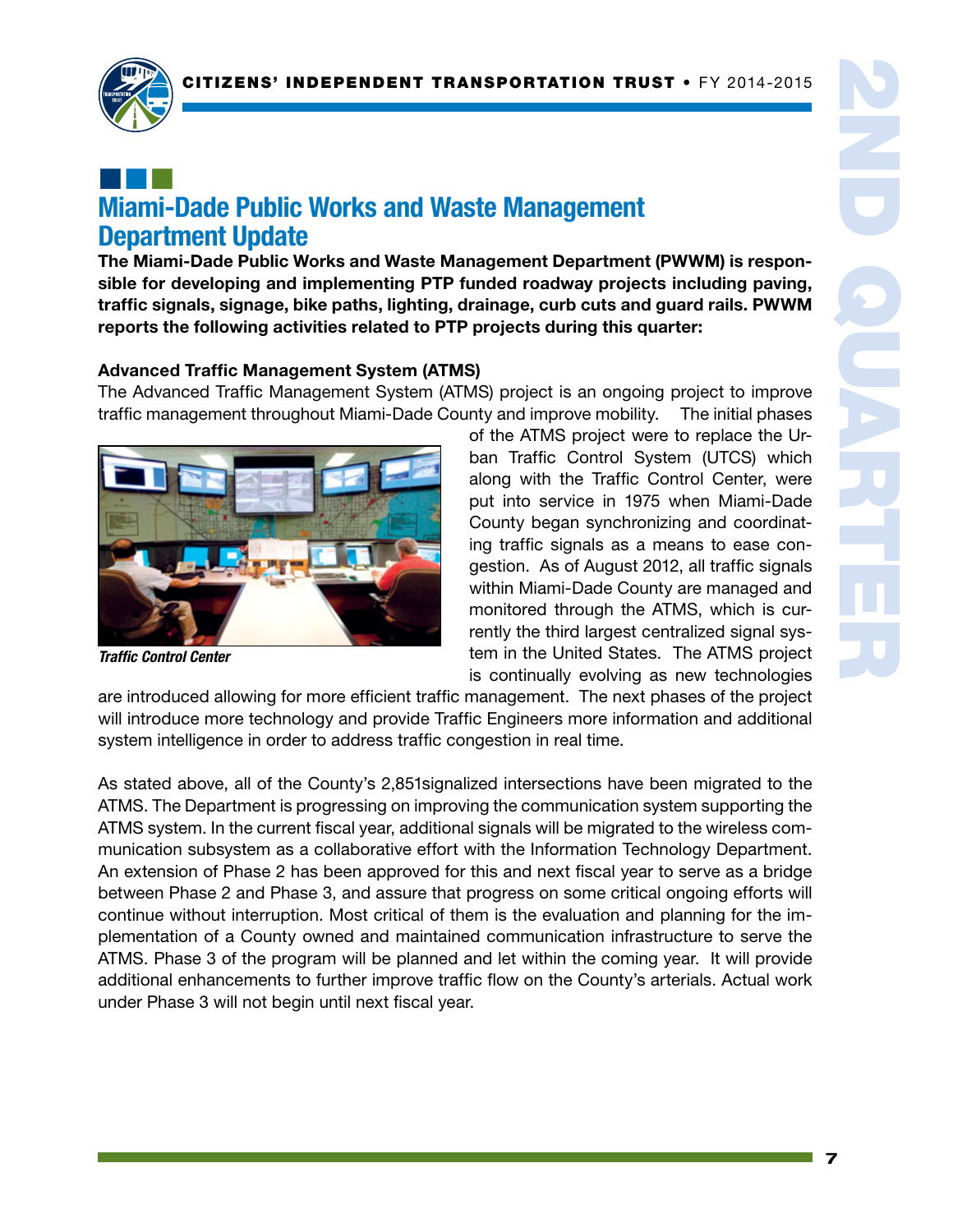

### Neighborhood Improvement Projects

PWWM continues to coordinate the Neighborhood Improvement Projects with County Commissioners' Offices. Improvements in this category include resurfacing, sidewalks, ADA ramps and connectors, drainage, guardrails, striping, traffic signals, and traffic calming.



| <b>CITT Approved Construction Contracts</b><br><b>Program-to-Date</b> |                              |
|-----------------------------------------------------------------------|------------------------------|
| Number of Contracts                                                   | <b>Total Contract Amount</b> |
| 128                                                                   | \$107.35 million             |

# 2ND QUARTER

### Miscellaneous Construction Contract Program

In an effort to accelerate projects, PWWM continues to take advantage of various contracting mechanisms, such as the County's Miscellaneous Construction Contract Program (MCC). The MCC program is an open competitive process which allows for an expedited procurement. The MCC program provides all contractors countywide with a fair opportunity to compete for work on County construction projects, and has a direct beneficial impact to the County by accelerating construction projects.

### Internally Illuminated Street Name Signs (IISNS)

PWWM has completed the installation of Internally Illuminated Street Name Signs at all eligible signalized intersections excluding spanwire, substandard traffic signal support systems, and locations identified by Municipalities for exclusion.



# ¢¢¢ Disadvantaged Business Enterprise and Small Business Participation Reporting

The Transportation Trust monitors and reports on the level of participation by small and disadvantaged businesses in contracts receiving transportation Surtax proceeds. It is supported in this effort by the Miami-Dade Transit (MDT) Office of Civil Rights and the Miami-Dade Internal Services Department (ISD) Small Business Development Division. The federal Disadvantaged Business Enterprise (DBE) program encourages the development and use of companies owned and controlled by minorities, women, and socially and economically disadvantaged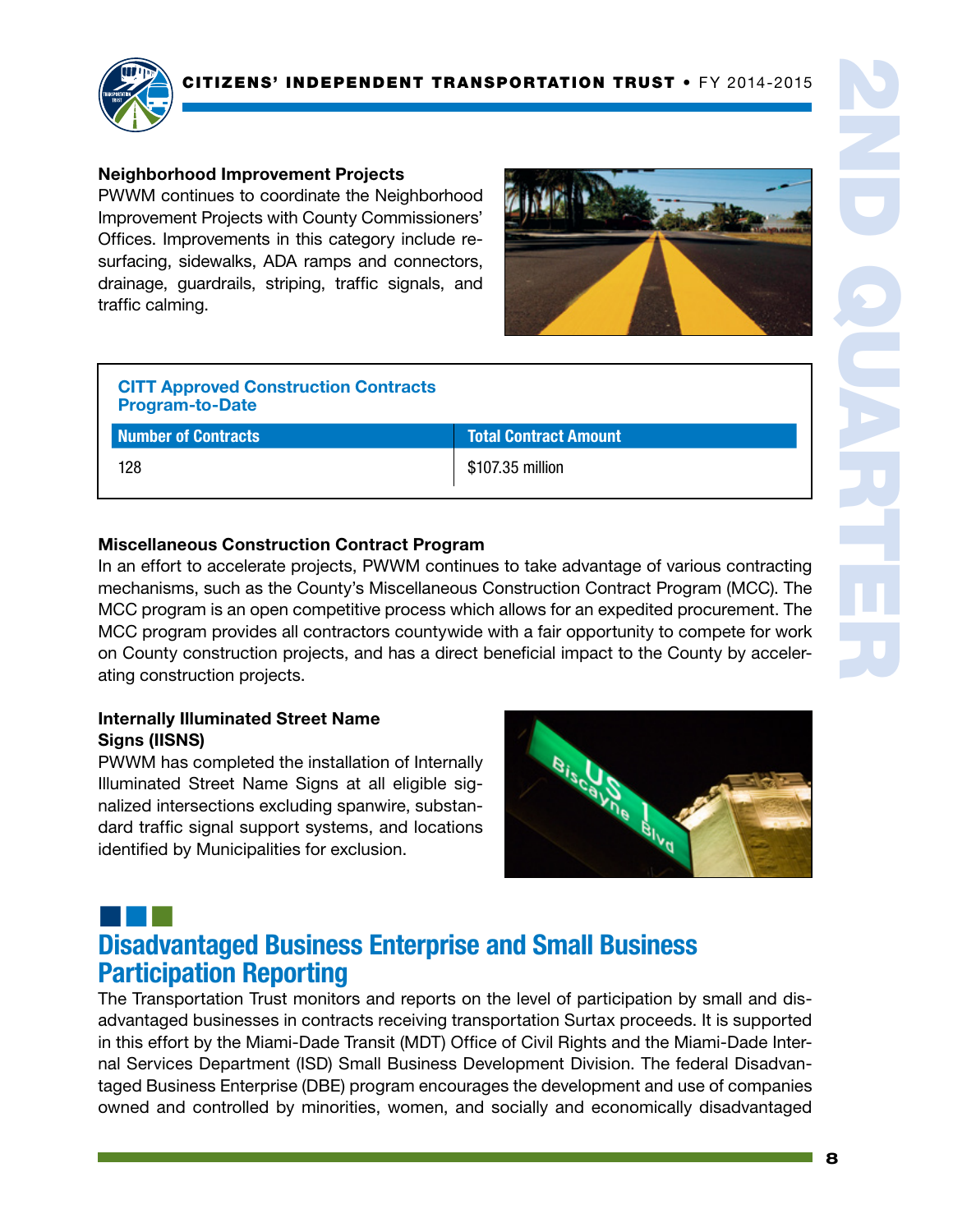individuals on federally-aided projects. The County program tracks contracts awarded Surtax funding and subject to local small business goals, wages and Community Workforce requirements. The following activity is reported during this quarter:

### Miami-Dade Transit • Office of Civil Rights • Transit Contracts Compliance

| <b>Disadvantaged Business Enterprise (DBE) Contractors</b><br><b>PTP Funded Contracts</b><br>Second Quarter • FY 2014-2015 |       |                   |
|----------------------------------------------------------------------------------------------------------------------------|-------|-------------------|
| <b>Contractors</b>                                                                                                         | Total | <b>Total Paid</b> |
| <b>Prime Contractors</b>                                                                                                   | 6     | \$401,890,270     |
| <b>DBE Subcontractors</b>                                                                                                  | 52    | \$62,718,047      |
| *PTP funding represents approximately 59% of dollars paid to DBEs                                                          |       |                   |

### Miami-Dade Internal Services Department • Small Business Development Division

Small Business Enterprise – Goods and Services Program formerly known as Small Business Enterprise (SBE) Program

Small Business Enterprise – Architectural and Engineering Program formerly known as Community Business Enterprise (CBE)

Small Business Enterprise – Construction Program formerly known as Community Small Business Enterprise (CSBE)

| <b>Surtax-Funded Contracts With Measures</b><br>Second Quarter • FY 2014-2015 |                                                                |                       |                                        |                                                                                  |
|-------------------------------------------------------------------------------|----------------------------------------------------------------|-----------------------|----------------------------------------|----------------------------------------------------------------------------------|
| <b>Approved</b><br><b>Contracts</b>                                           | Number of<br><b>Surtax Funded Measures</b><br><b>Contracts</b> | <b>Contracts With</b> | <b>Contract Award</b><br><b>Amount</b> | <b>Awards to Small</b><br><b>Businesses (CBE*, CSBE**,</b><br>MICRO/SBE, SBE***) |
| <b>Second Quarter</b><br>FY 2014-2015                                         | 3                                                              | 0                     | \$3,121,773                            | \$0                                                                              |
| Program-to-Date<br>FY 2004-2005 -<br>FY 2014-2015                             | 376                                                            | 108                   | \$2,845,683,049                        | \$161,336,299                                                                    |

NOTE: Of the three Surtax-funded contracts one contract does not have measures and two are categorized as Trade Set Aside. A Trade Set Aside means that an entire specialty trade component(s) of a County Miscellaneous Construction Contract is reserved solely for small business participation. Quantities of work under a trade set-aside are not known at time of bid. Dollars paid to the CSBEs performing the set-aside are reported as work under the trade set-aside scope is needed.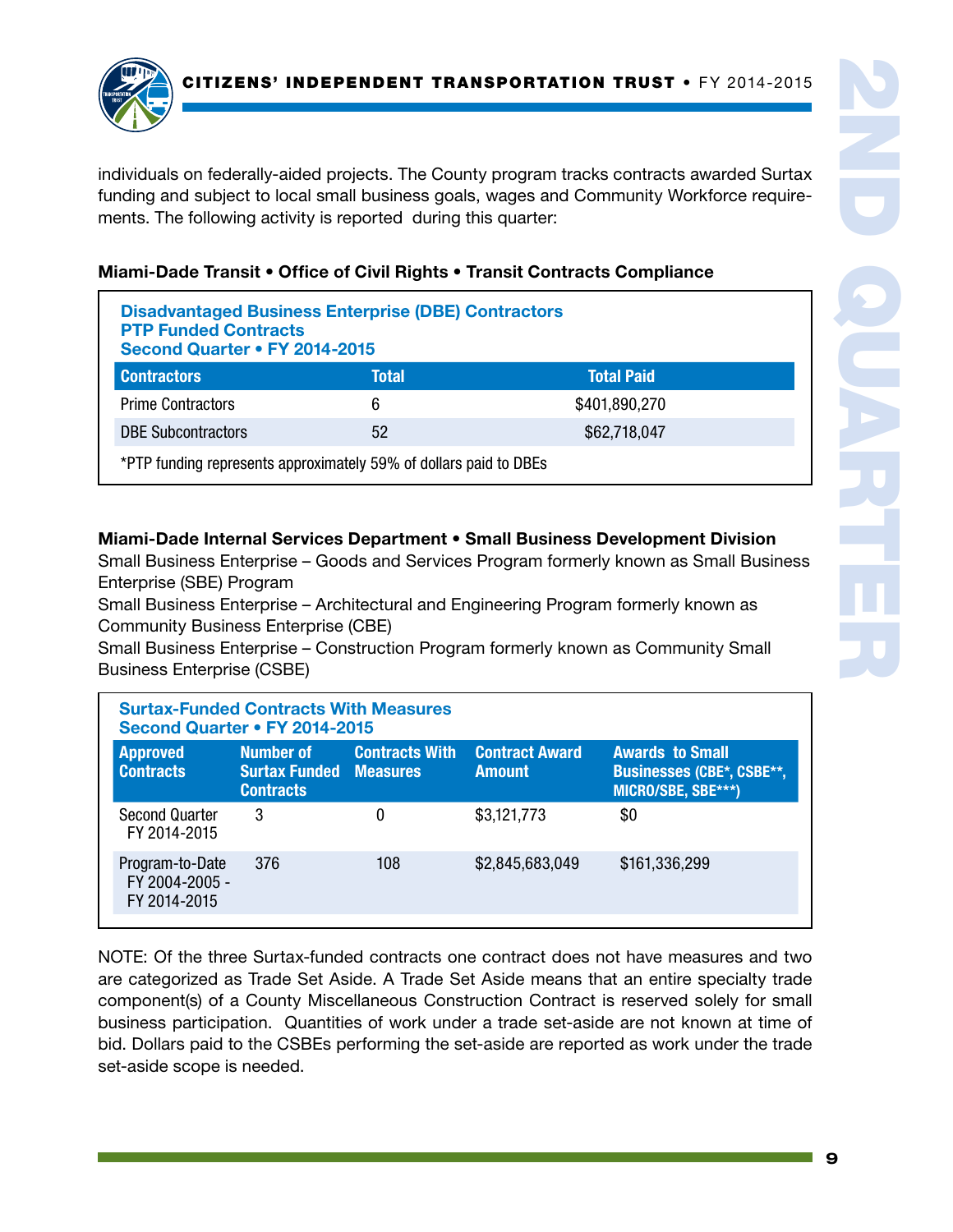

# ¢¢¢ PTP Municipal Update



Twenty percent (20%) of Surtax proceeds collected annually is allocated to thirty-three (33) of the thirty-four (34) municipalities eligible to receive PTP funds; one city has elected not to receive the funds. Each participating municipality receives a pro rata share of Surtax proceeds based on its population and is permitted to use the funds to develop or enhance municipal transit and transportation systems.

Twenty-seven (27) cities operate circulator bus service funded by the Surtax and carry approximately 8.4 million passengers per year. A total of \$8,108,143 in Surtax funds was transferred to the municipalities during the 2nd quarter and municipalities have received \$477,509,475 since the People's Transportation Plan was ap¬proved in 2002.

# ¢¢¢ Transportation Trust Board and Staff Update

### Transportation Trust Meetings

The Transportation Trust meets on a regular basis to fulfill its statutory responsibility to "monitor, oversee, review, audit and investigate" the implementation of the People's Transportation Plan (PTP). The Transportation Trust met 3 times during the 2nd quarter and the subcommittees held 4 meetings to consider and act on contracts and reports related to the PTP.



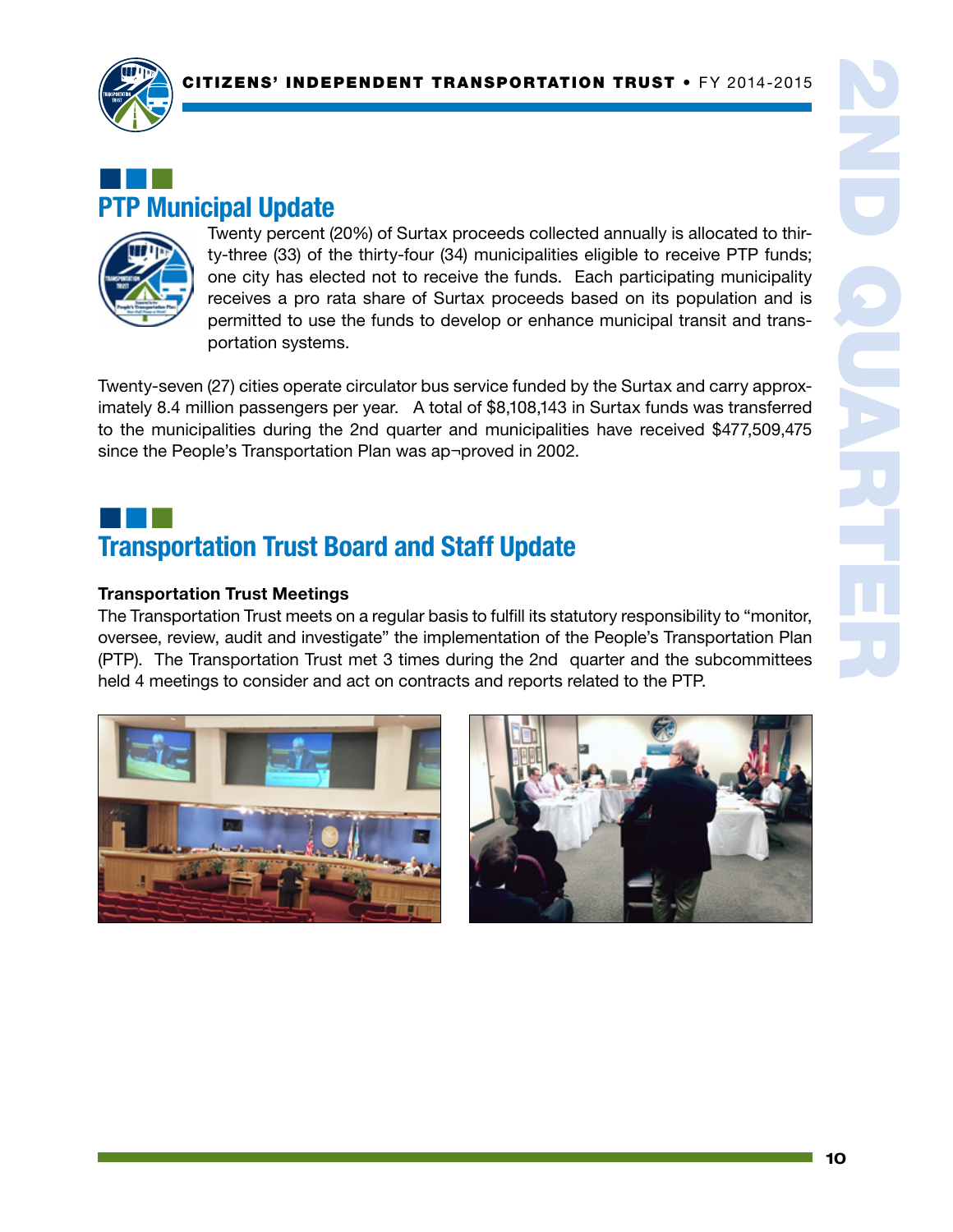

### Surtax Collection Trend Analysis Second Quarter FY 2014-2015



## Trend Analysis of Quarterly Surtax Collections

■ FY 2010-11 ■ FY 2011-12 ■ FY 2012-13 ■ FY 2013-14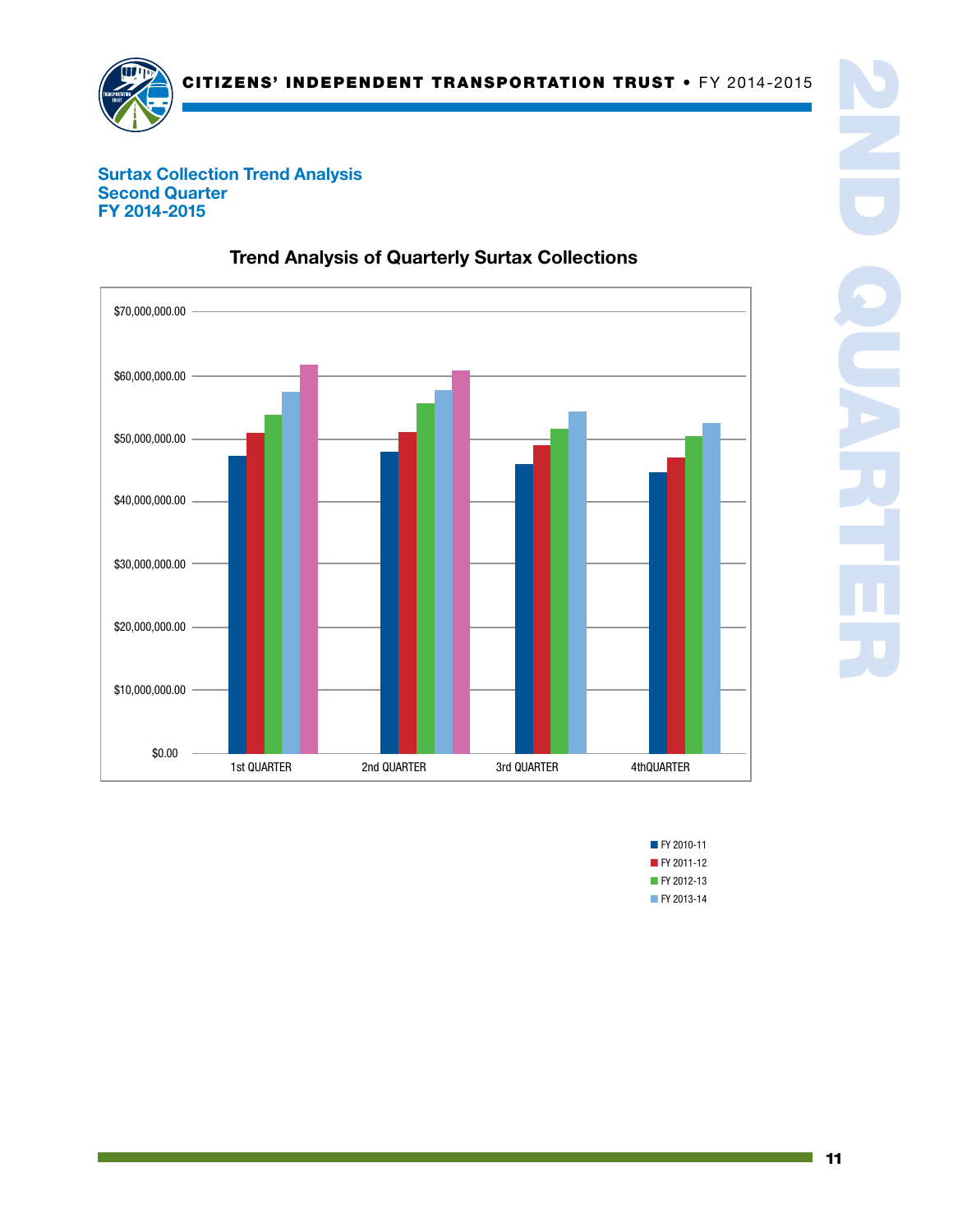

# ¢¢¢ PTP Finance

The Office of the Citizens' Independent Transportation Trust (OCITT) receives Surtax revenue from the State of Florida and transfers it to eligible recipients such as Miami-Dade County, County departments and the municipalities participating in the PTP Municipal Transportation Program. The OCITT received \$55,807,655 in Surtax proceeds during the quarter, and transferred \$12,668,591 to eligible municipalities as part of the established municipal share. Cumulative distributions to date include:

| <b>PTP Finance Report</b><br><b>Cumulative Surtax Collections and Transfers To-Date</b><br>FY 2014-2015<br><b>Second Quarter</b> |                 |  |  |
|----------------------------------------------------------------------------------------------------------------------------------|-----------------|--|--|
| <b>Surtax received</b>                                                                                                           | \$2,270,134,146 |  |  |
| Interest earned                                                                                                                  | \$18,709,213    |  |  |
| <b>Transferred to MDT</b>                                                                                                        | \$1,522,731,536 |  |  |
| <b>Transferred to PWWM</b>                                                                                                       | \$146,500,218   |  |  |
| <b>Transferred to OCITT</b>                                                                                                      | \$19,071,959    |  |  |
| \$477,509,475<br><b>Transferred to Municipalities</b>                                                                            |                 |  |  |
| <b>Transferred to Others (Communications)</b><br>\$325,699                                                                       |                 |  |  |
| <b>Cash Balance</b><br>\$122,704,473                                                                                             |                 |  |  |

Notes: The cumulative numbers presented above are preliminary as of 3/31/2015. The numbers may change once prior-year entries are completed.

The Cash Balance includes \$527,634 recaptured from municipalities in non-compliance being held for redistribution to the remaining municipalities and \$60,040,621 being kept in a reserve account for future capital expansion.